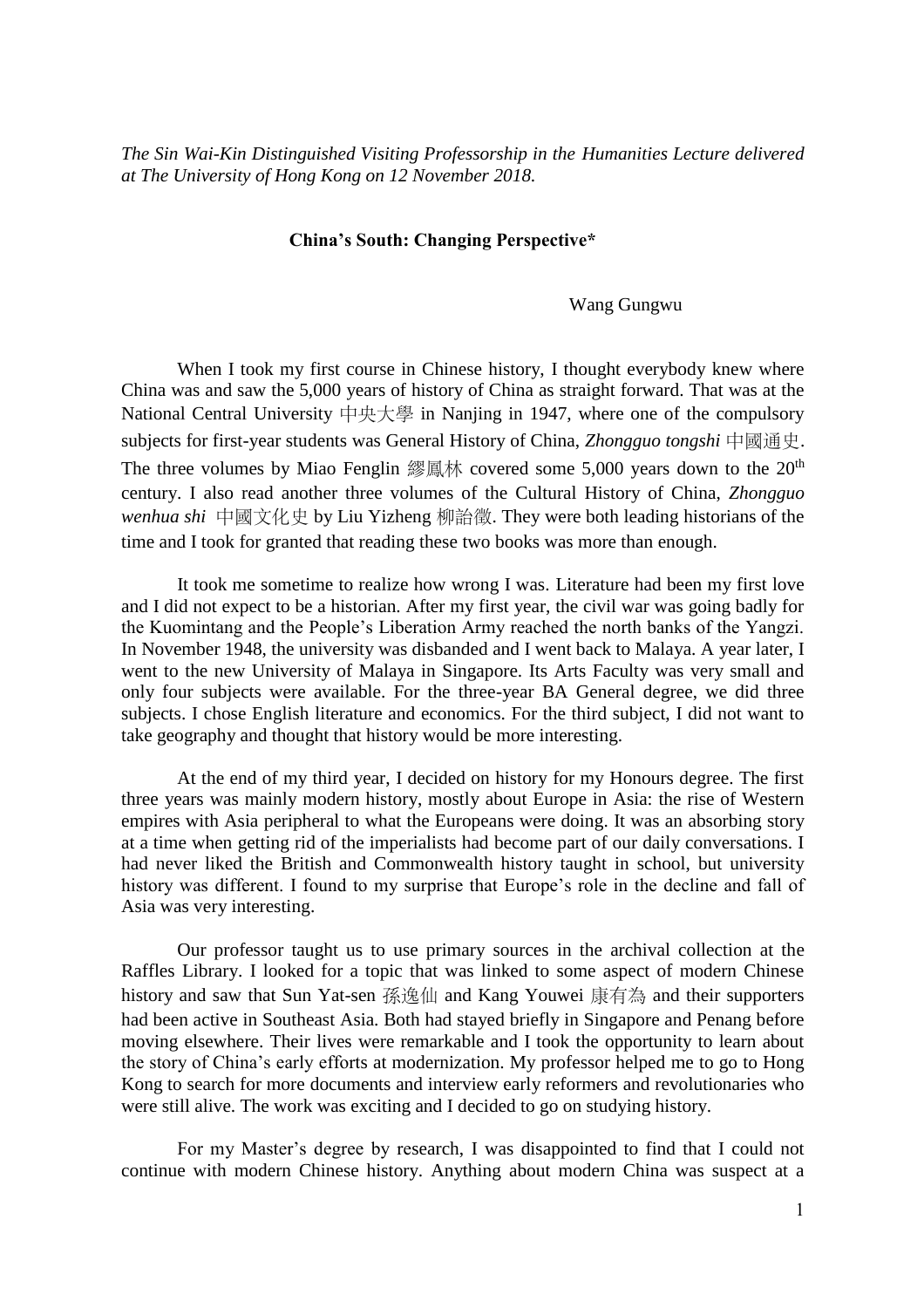time when British troops in Malaya were fighting a communist insurgency led by local Chinese. Books published on the Chinese mainland were restricted and there was no question of access to Chinese archives. If I wanted to do research on China, it would have to be another part of its history, something pre-modern. In the end, I chose to study the part of ancient China when its people traded in the Nanhai 南海, the South China Sea.

My earlier work on Sun Yat-sen and Kang You-wei had made me aware that there were several million Chinese living in Southeast Asia and that they came from the provinces of Guangdong and Fujian with different backgrounds from my own. This was another part of China. My parents came from Jiangsu and my father's family had migrated south from Hebei during the  $19<sup>th</sup>$  century and was treated as sojourners from the north. Our family did not speak any southern dialect but one closer to modern *putonghua* 普通話. Growing up in Malaya, I did learn some of the dialects spoken, but was aware that South China was different from the China my parents told me about. The classical texts that my father taught me to read were focused on famous writers and poets from northern China and hardly ever mentioned the people of the south. Nevertheless, I had no doubt that we were Chinese who shared the same history.

When I went to London, I wanted to study early Ming relations with Southeast Asia but the professor I had hoped to study with was leaving. So I spent my first year looking for another subject. I had been curious about the numerous warlords *junfa* 軍閥 that carved up the Republic of China and why it was so difficult to reunify the country. But, with no access to Chinese archives, I could only study an earlier period of military fragmentation that would help me to understand. This led me to the "Five Dynasties and Ten Kingdoms" *wudaishiguo* 五代十國 period that followed the fall of the Tang dynasty, one of the most divisive periods in Chinese history.

I began reading about the southern kingdoms: Southern Han 南漢 in Guangdong, Min 閩 in Fujian, Wu Yue 吳越 in Zhejiang and Nan Tang 南唐 in Jiangsu, and was intrigued by how hard they fought to survive and that, finally, it was the Song emperors in the north that united the country. This encouraged me to focus on the northern Five Dynasties to discover why this happened. After all, the classics of literature projected an image of China as the world of the Yellow River where core ideas and values had emerged from the intense interactions between the plains of Hebei, Henan and Shandong and the uplands of Shanxi and Shaanxi, the cradle zones of Chinese civilization. There was very little about the south.

## **From the north**

I began to see the way northerners perceived China's south and how people in the south related to the Chinese state. Where did the differences come from? Why does it matter? These were questions that surfaced while I was a graduate student. When I returned to Malaya in 1957, I taught Ming-Qing 明清 history from the 15<sup>th</sup> century to the Opium War. The period was one when China was the dominant power in East and Southeast Asia but then rapidly declined. By teaching the course for ten years, I better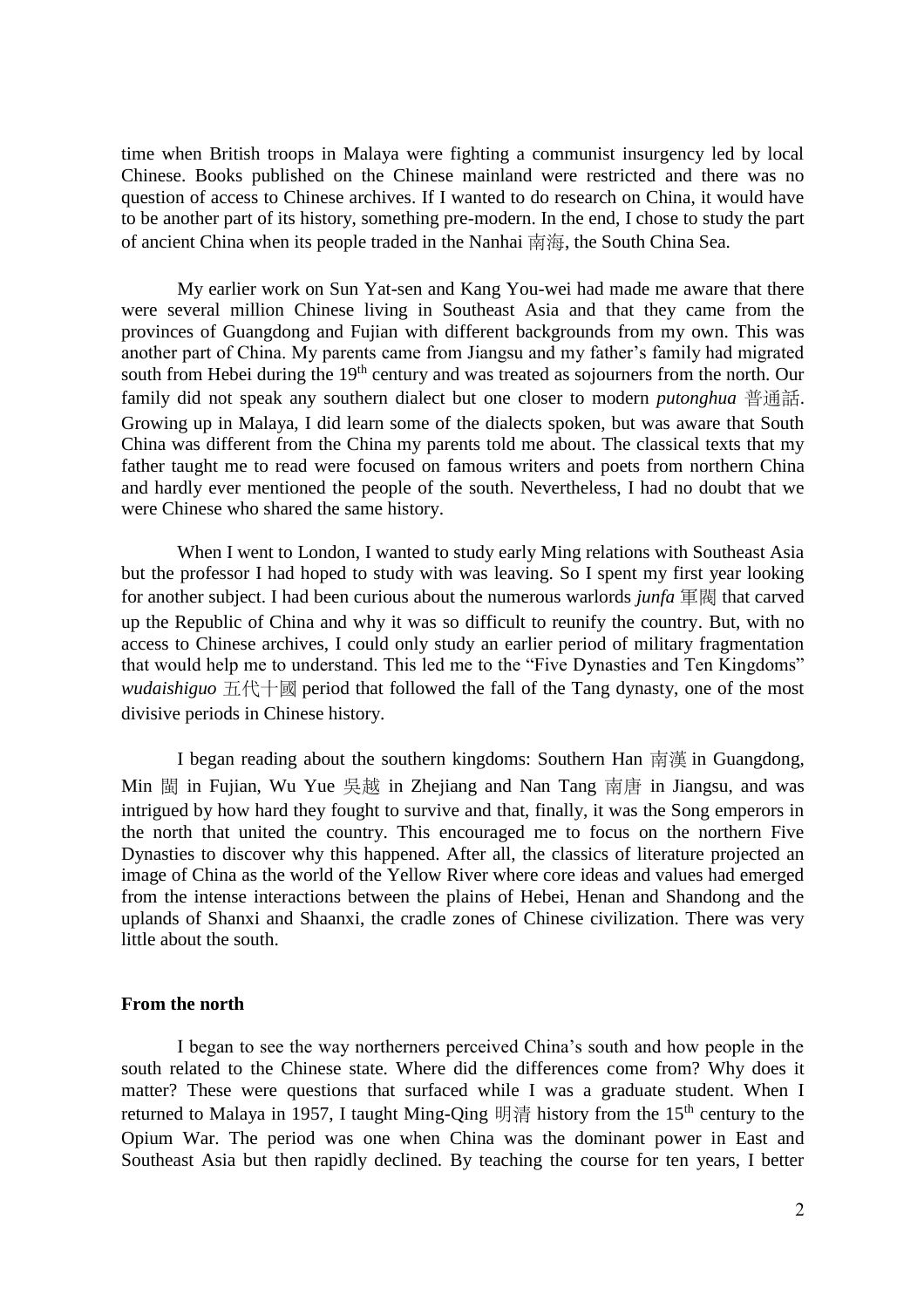understood the trajectories of dynastic decline and fall and why that phenomenon dominated the narratives of north and south in different ways.

Turning to how the north perceived China's south from early times, I sum it up as follows. There were at least three *souths* -- the southeast; the southwest; and a further south that both were linked to. Most of the south were peopled by what northerners called the "Hundred Yue", *Baiyue* 百越 or "Southern Man" *Nan Man* 南蠻. Those of the southwest were distinguished as "Southwest Man" *Xinan Man* 西南蠻. There was no single name for peoples further south but they included more distant people who came to trade at the riverine ports of the Yue as well as the upland towns of the Southwest.

When the Qin and Han rulers consolidated their control over the southern lands they conquered, the lands of the *Baiyue* became part of the Chinese empire. Over the next millennium, these lands attracted large numbers of settlers from the north. In the southwest, some settlers did move to the uplands, but the imperial authority decided to leave most of the *Xinan Man* alone. The most important changes came about during the 4<sup>th</sup> century. This was when the "five Hu (tribes) overwhelmed the (Chinese) Hua" *Wuhu luanhua* 五胡亂華. The invaders were the ancestors of peoples later known as Turks, Tibetans and Mongols; they established their sixteen kingdoms and brought Han China to an end.

These invasions led to a series of northern dynasties being established through collaborations between the Hu and Han peoples. Those Han Chinese who refused to collaborate moved south, to south of the Yangzi, to Zhejiang and Fujian, the southern valleys of Jiangxi and Hunan, and across the mountains to the *Lingnan* 嶺南 areas. These migrations, comparable to refugees, consisted largely of families with retinues of servants and retainers and were well armed to defend themselves in the southern wilds.

Thus a new and smaller "China" was established under a succession of four Southern Kingdoms *Nanchao* 南朝, the Song, Qi, Liang and Chen dynasties 宋齊梁陳. In the north, however, the Tuoba Turks 拓跋 who founded the northern Wei 魏 dynasty took control and it was their descendants of the Sui and Tang dynasties that brought "south China" back into the fold. By that time, the economy of the Yangzi delta region was highly developed and the empire's growth centres shifted southwards from the plains of the Yellow River. With growing wealth and cultural confidence, the Tang people *Tangren* 唐  $\lambda$  in the south could boast that they were more authentically Chinese than the northerners.

It is still sometimes a conversation piece whether the less than Chinese northerners are more Chinese than the southerners who were not fully Chinese. What happened was that they had become Chinese at different times and in different ways. When I studied the Five Dynasties period, I was surprised to learn how much the northern *five* dynasties were unlike those kingdoms that were established in the south.

The other question that interested me was how such a divided China could become one again. The Song 宋 dynasty achieved that as the *sixth* northern dynasty and was also one that had a mixture of Chinese and Tuoba military leaders, and its emperors were only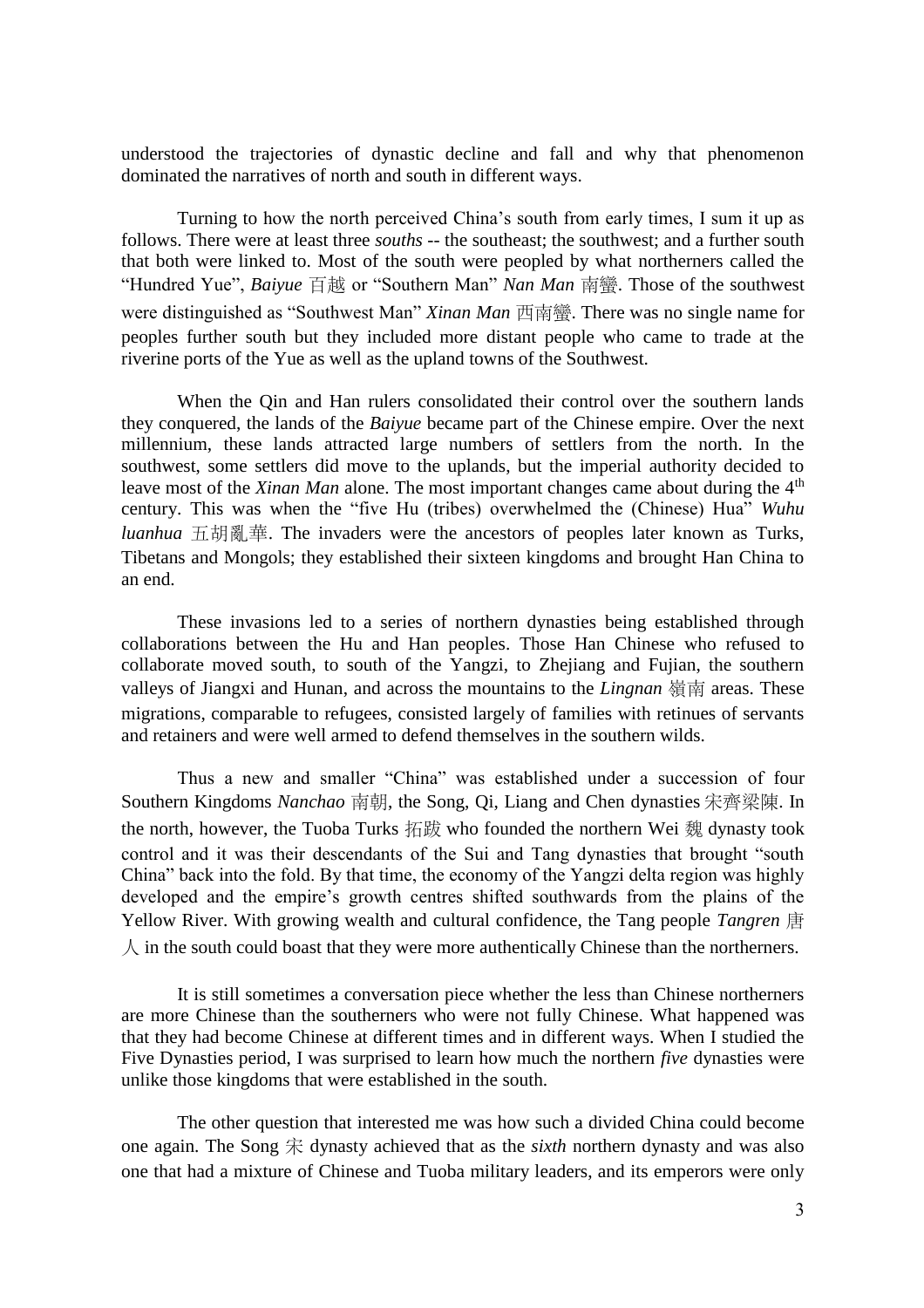partly successful. They failed to retake the sixteen prefectures that had become part of the Khitan Liao 製丹遼 empire, including the areas around modern Beijing. As a result, the Song was largely on the defensive for the next two and a half centuries, continually under pressure by non-Han forces like the Khitan Liao, the Jurchen Jin 女真金 and the Tangut Western Xia 黨項西夏.

The Southern Song was forced to move its capital to Hangzhou, and its rulers were in effect southerners who had to concentrate on building a secure and independent Song Kingdom *Song Guo* 宋國. This was a remarkable story of building a kingdom under the cover of an ideal All under Heaven *tianxia* 天下 that its best scholars had to redefine. They did so by reinterpreting the Confucian Classics, drawing on the wisdom of Buddhist and Daoist thinkers and practitioners while doing so. They also used the experiences of generations of Confucian officials who had served both northern and southern dynasties since the fall of the Han. Thus a revitalized body of Confucian thought was gathered together to become the new orthodoxy, *Lixue* 理學 Neo-Confucianism. In this way, China's south could claim to be the China that saved the core values of civilization.

This success story was based on the talents of enterprising southerners who developed the economic potential of coastal resources combined with those of northern elites who had brought their cultural authority with them when the Song was forced southwards. The Neo-Confucian canon that emerged was the product of two centuries of revisions and renewals during times of desperate defense. In the end, it became the gift from the south to the China that was finally reunified under Mongol Yuan, Ming and Qing rulers. The paradox here comes from the fact that the separation from the north had enabled the south to gain its own authoritative voice; this gave the southern literati the right to shape the future China when given the opportunity to do so after the  $14<sup>th</sup>$  century.

#### **Integrating the south**

This brings me to the next big political change in Chinese history. It came from outside China because the Song Chinese had failed to put a broken China back together again. When the Western Xia and the Jin armies were defeated by the Mongols, it opened the door for Kublai Khan to conquer the Song kingdom. The whole of China was once again unified, something that no ruler had been able to do since the  $9<sup>th</sup>$  century. For China's south, this was a transformative moment. For the first time in history, all of China was ruled not by northern Chinese but by northern *non*-Chinese.

These Mongols were brutal and destructive conquerors. They devastated most of the lands they conquered for a period of seventy years before defeating the Song. Their ambition to rule the world did not stop at the land edges; from the China coasts, they even set out to conquer countries across the seas. However, Kublai Khan did adopt Chinese ideas of legitimacy by seeing the Yuan dynasty as the successor of the Liao and Jin dynasties as well as the Song. He not only kept all of China together but also, 92 years later, his successors left a united China for Zhu Yuanzhang 朱元璋, a leader from the south, to inherit and rebuild as a "Han-Chinese" Ming dynasty.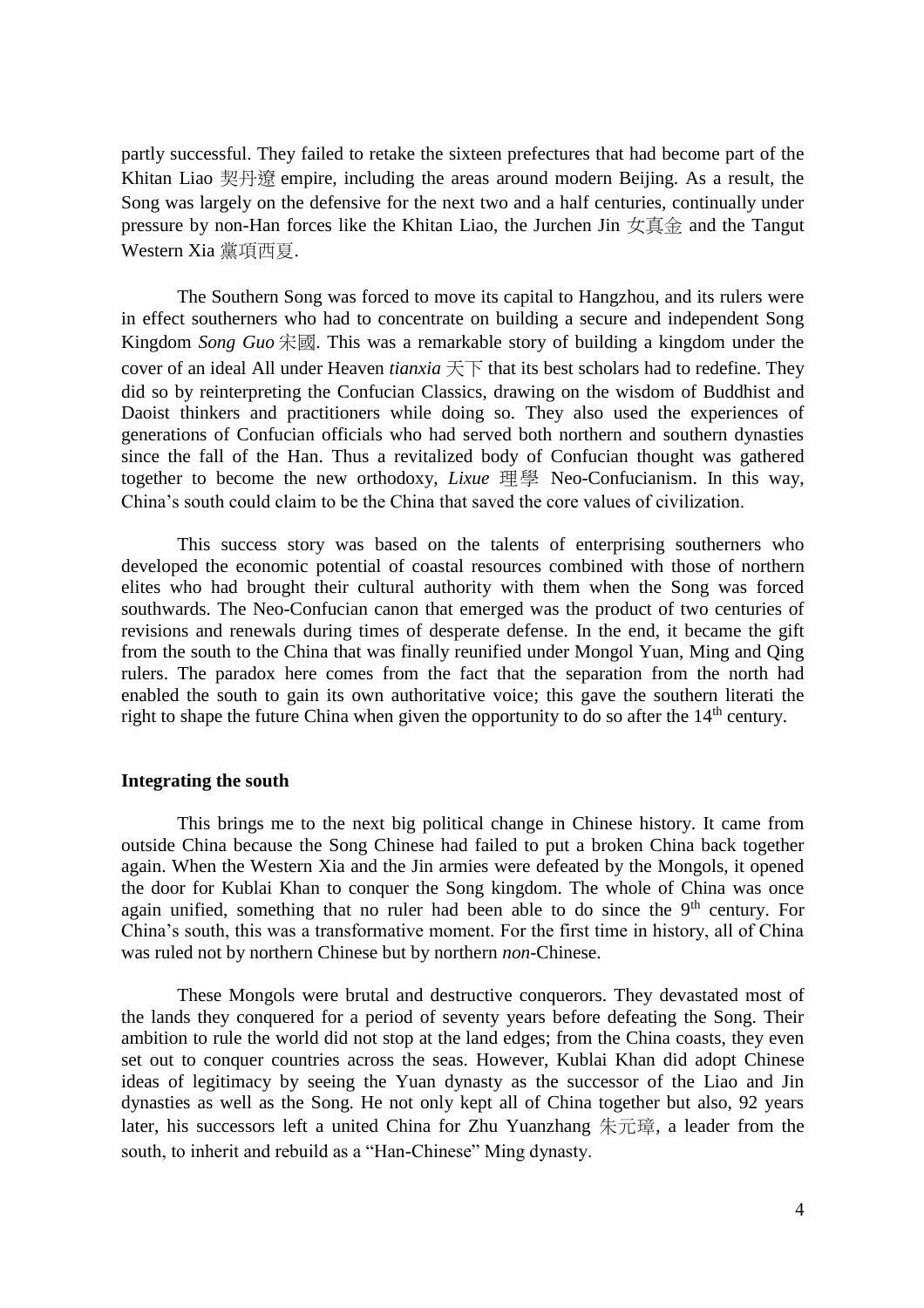I call this a transformation because the reintegration of China's south was a total success. Another 300 years later, the Manchu Qing from outside the Great Wall also conquered all of China. As descendants of the Jurchen Jin, they claimed to know how China should be governed. But, unlike the Mongols, they were a smaller tribal confederation from the forests of Manchuria and were helped by having the Mongols as partners when they marched into China. Later, the Qing pushed further north and west and, like the Mongol Yuan, created a larger "China" that looked beyond traditional borders across to the Eurasian landmass. They conquered Xinjiang-Turkestan, dominated the Tibetans, and redrew the map of what came to be recognized as the historic China.

The Qing imperial map reminds us that China has never been a country, kingdom or empire of fixed and unchanging borders. For example, if the Qin and Han, the Sui and Tang, the Song, Yuan, Ming and Qing can all be called Chinese dynasties, every one of them had a different set of borders. Not being a Han-Chinese dynasty, the Mongol Yuan and the Manchu Qing were not inhibited by Chinese traditions of what *tianxia* referred to. They used the economic resources of China to support their expansions and administered Han-Chinese territories the way they thought appropriate. As for the lands that had never been part of China, they drew up new boundaries and managed them quite separately. In that way, the Mongol conquest made questions of what was north and what was south within a unified China increasingly complex and subtle. What endured was the reintegration of north and south China and the recognition that the south had laid the foundations of a new imperial orthodoxy.

There was another change to the map of China, this time in the south, that turned out to be equally enduring. The Mongols had marched south from Gansu and western Sichuan and into Yunnan and incorporated into their empire most of the lands of the southwest *Xinan Man*, that is, southern Sichuan, Yunnan, Guizhou and western parts of Guangxi. For centuries, those areas had their own independent states, notably the Nanzhao 南詔 and Dali 大理 kingdoms. But the Mongols did something that no other conqueror of China had ever tried. They invaded China not only frontally across the Yellow and Yangzi rivers but also from the southwest and, in a two-pronged attack, destroyed the Southern Song. There followed a long process of territorial integration under the Ming, and the system of *tusi*  $+\overline{a}$  administration by local chieftains was systematically dismantled during the Qing dynasty. What remains in the southwest today are the autonomous towns and prefectures reserved for various minority peoples or "nationalities" that are controlled by central officials appointed to provincial governments.

The process of reintegration by the Mongols from their capital in Beijing had been tentative; the Ming emperors completed the task after they drove the Mongols out. The founder first moved the capital south to Nanjing to affirm the new orientation but Zhu Di 朱棣, Emperor Yongle 永樂, usurped the throne after his father's death and moved the capital back to Beijing. He was the first Han Chinese emperor to rule China from that city and, from that time on, the centre of political power has mainly remained in the north. Beijing today is largely the city that Yongle had mapped and built.

The significance of this move was profound. It originated from the time when Zhu Di was enfeoffed as Prince of Yan  $\frac{1}{100}$  and made leader of the forces in Beijing to defend key parts of the northern frontier. For at least 30 years, he faced endless Mongol attacks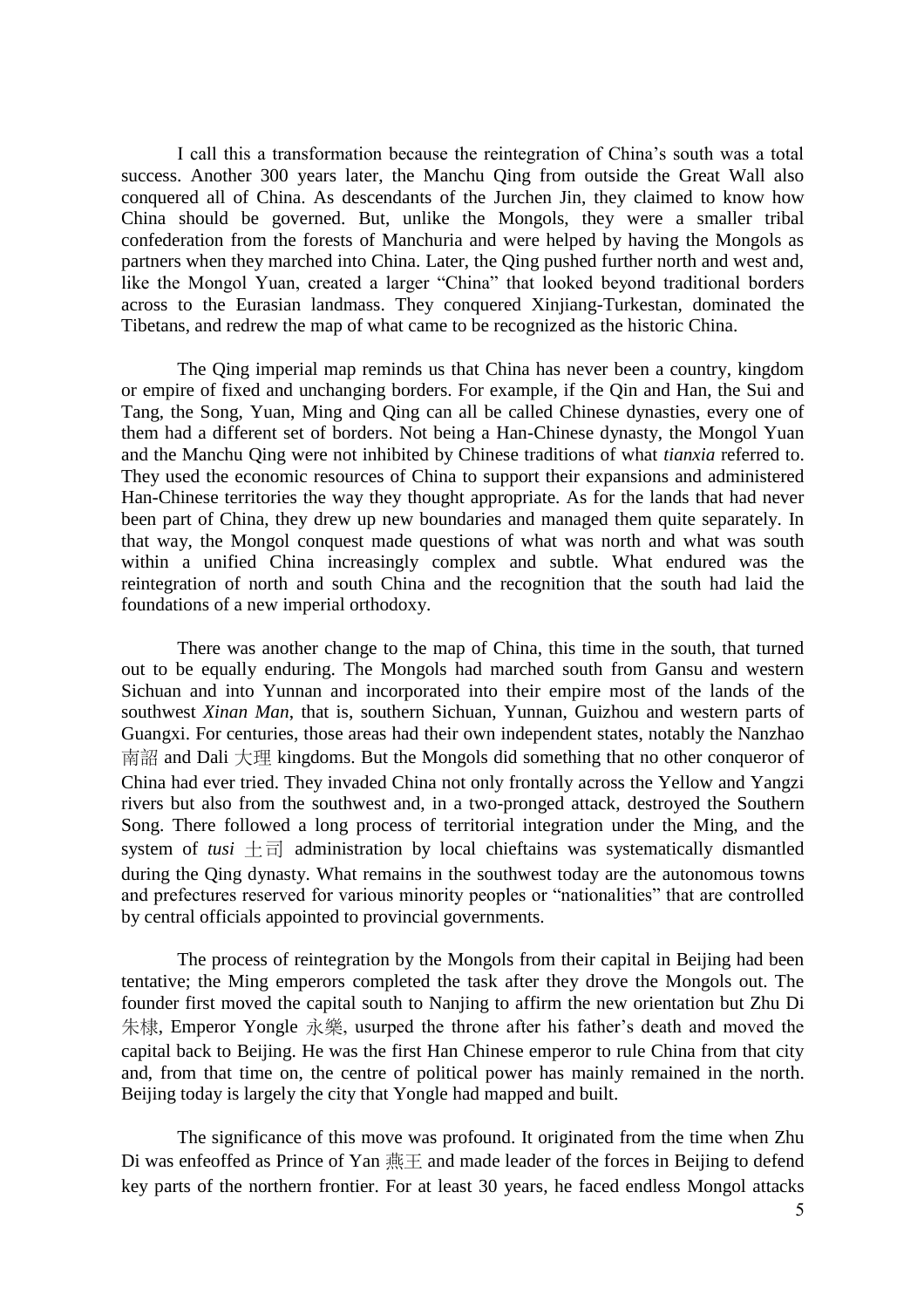and was widely respected as a dynamic military leader. From the old Yuan palaces in Beijing, he was alert to the ambitions of Timur as the Mongol armies sought to regain their dominance in Central Asia. And, while his father had revived traditional Chinese ideas of *tianxia* and called for the restoration of Han and Tang glory, he saw in addition a more extended and inclusive worldview. When he became emperor and decided to return the capital to Beijing, he saw that this would allow him to reclaim what might be called a Mongol equivalent of *tianxia*, a worldview that emanated from Beijing. And one of his reactions against Timurid expansions in Eurasia, by sending Zheng He's naval expeditions to the Indian Ocean, point to that larger perspective.

The Chinese of the conquered Song were designated the "southern people" *Nanren*  $\overline{m}$   $\overline{\mathcal{A}}$ , the fourth tier of the Mongol Yuan population. With an all-powerful centre lodged in the north, the *Nanren* literati had to review their position as a forsaken elite group. As they pondered their future, they continued to see themselves as bearers of the Confucian wisdom that flowered during the Song. They carefully conserved that image while successive Mongol rulers turned to Daoists and Buddhists for spiritual guidance. Nevertheless, their reorientation under rulers who were by and large indifferent to their skills enabled them to keep their self-respect and eventually won them the right to restore parts of the Song examination system during the later period of the Yuan.

 Their perseverance was rewarded when the Ming emperors set out to restore Chinese moral and political values. As torchbearers of the Neo-Confucian heritage, the southern literati were brought back to the central offices. This included being entrusted to tutor the imperial household and conduct all the examinations for public office. Southern examination graduates held high offices and could stand up to former northern Han Chinese elites. The heritage sites might be located in the north but, to these literati, it was their southern minds that climbed the steep slopes of timeless wisdom. That made them proud to say that China's south was the true home of an impeccable Neo-Confucian civilization.

## **From the South**

There are no records of what the southern Yue people thought of "the Chinese" before they came south to settle. The little we know about their early contacts came from the impressions left by northerners who served as officials or were sent south as exiles. Some wrote poems and essays about people who were not at all like themselves. Over the centuries, the various peoples lived together and those who identified as *Tangren* developed local customs and lifestyles. Only the educated elites still conformed as much as they could to the northern cultural traits their ancestors had brought with them, notably those transmitted through literary works, Confucian classics and Buddhist and Daoist texts.

It was significant that the southerners adapted to living in terrains quite different from those in the north. Most of them settled the valleys of smaller rivers that flowed into the East China and South China Seas and were separated by hill ranges. As riverine peoples living in these valleys, they evolved different kinds of agrarian communities. Those closer to the river mouths developed trading centres, some of which were large enough for them to establish local kingdoms with distinctive cultures. The best example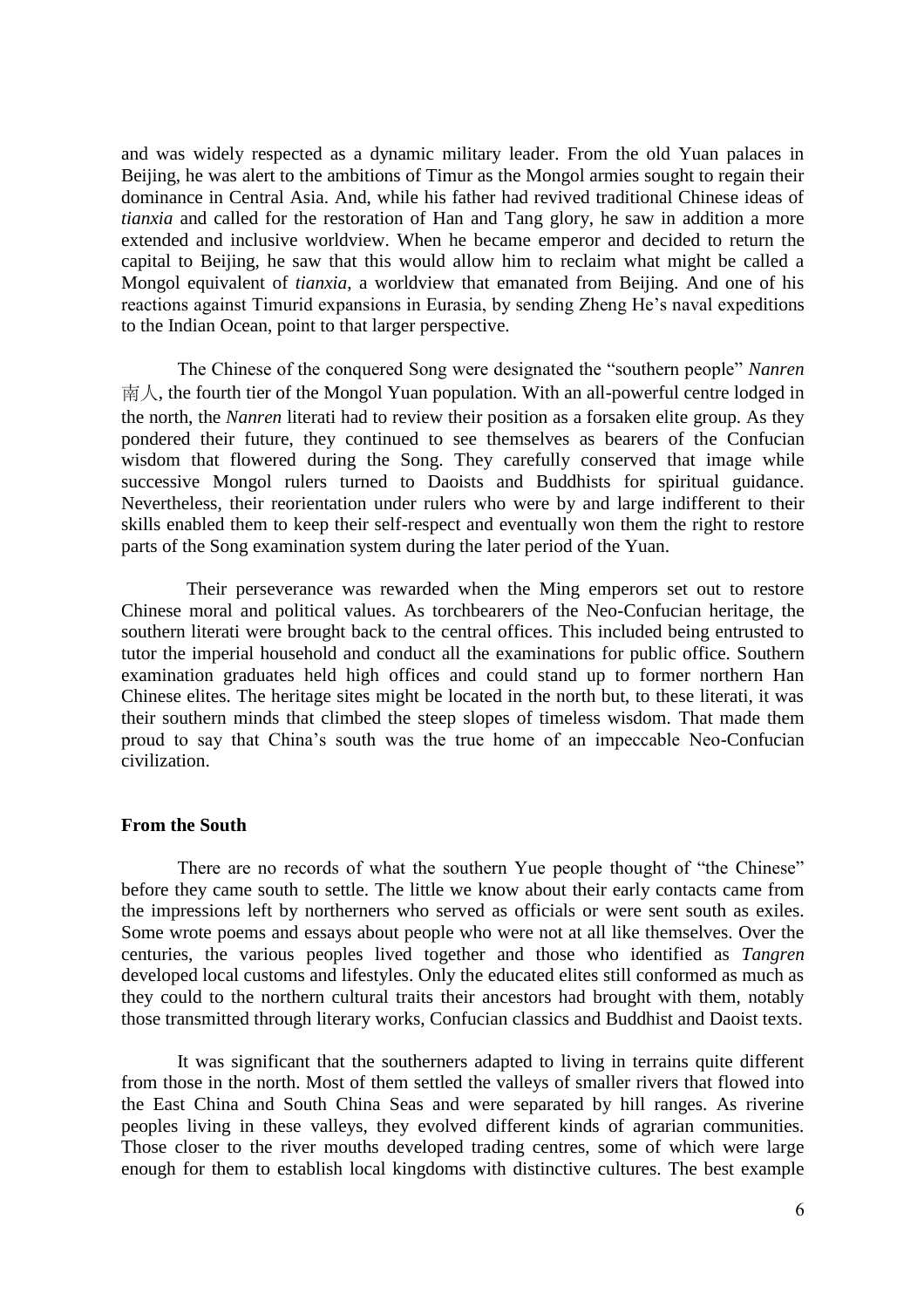south of the Yangzi delta was the much smaller river Qiantangjiang 錢塘江 in the ancient kingdom of Yue  $\dot{\text{t}}(\mathbb{R})$ , later the basis of Wu Yue kingdom in the 10<sup>th</sup> century and provided the capital of the Southern Song. Further south were others that played similar roles: the Minjiang 閩江 that was home to the ancient Min Yue 閩越 and later, in the 10<sup>th</sup> century, the kingdom of Min. And then small rivers like the Jiulongjiang 九龍江 of Zhangzhou 漳 州 and in the Hanjiang 韓江 of Chaozhou 潮州, whose Min-dialect speakers established their own ports and shipping centres that produced some of the most adventurous traders of the East and South China Seas.

To their west, the rivers have a different orientation and became the centres of a larger political unit that was no less riverine. That was the famous kingdom of Nan Yue 南越 that had its capital in what is modern Guangzhou. The powerful kingdom was developed bestride the valleys of the West River Xijiang 西江 and East River Dongjiang 東江 where the two rivers met at the delta now known as the Pearl River Zhujiang 珠江. Here was rich agricultural land comparable in some ways to those of the Yangzi delta, but the two rivers are not as spectacular. The Nan Yue kingdom did produce a rich culture of its own but it was not strong enough to withstand the onslaughts by the forces of the Qin-Han empires. In the end, in contrast to the northern conditions that determined the shape of imperial China, the Nan Yue was more like a riverine state.

Further west was another riverine state contemporary with the Nan Yue. This was the Lo Yue 駱越 kingdom that developed its distinctive cultural centre along the Red River Honghe  $\mathbb{X}[\overline{\mathfrak{m}}]$  in northern Vietnam. That kingdom was equally dominated by the Qin-Han empires and also subject to northern Chinese influences over several centuries. But fewer Chinese migrated that far south and, after the Tang dynasty, the chiefs of the Vietnamese peoples were able to make use of some powerful Chinese institutions to set up their own independent kingdom.

These ancient southern kingdoms became sites for sizable riverine states but they could not muster any combined power to challenge forces sent form the north and never had the capacity to take over the whole of China. The military superiority of the north was derived from the need to share resources on a very large scale to deal with problems associated with great rivers liable to flood and open plains difficult to defend. Northerners had to learn how to handle the distribution of power in those areas that they managed to hold and control. It required these Chinese to fight endlessly in large numbers, and that helped them to be militarily well organized and powerful.

In the southern riverine systems, most communities were content to be separate and distinct. In many ways, large parts of southern China have similar riverine conditions as the mainland parts of Southeast Asia. There, too, port cities close to the mouths of rivers tended to be developed as polities that became the capitals of kingdoms and even compact little empires. The best examples close to China's frontiers were the small port towns along the coast of what today is central Vietnam where small rivers flowed into the South China Sea. These trading centres cooperated and functioned as a distinct polity known to the Chinese first as Linyi 林邑 and later identified as Champa or Zhancheng 占城 but they could not establish an enduring and powerful kingdom. Similarly, the maritime trading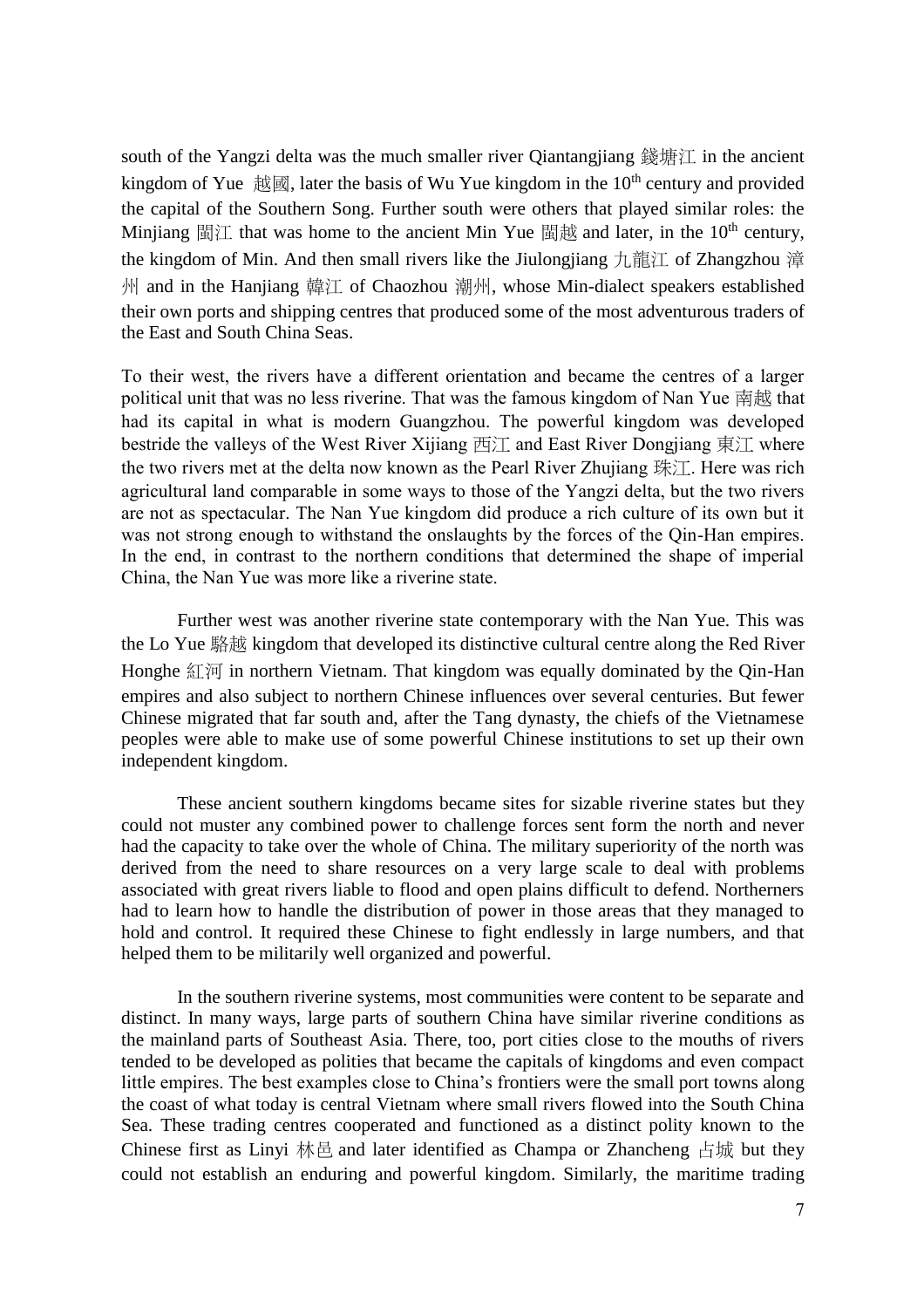polity to their west known as Funan 扶南. This gave way to the Zhenla/Gaomian 真臘-高 棉 state built around valley system of the Mekong; this was a more successful kingdom that reached its apogee with the large Khmer Empire centred around Angkor. But even this could not dominate across river systems for long and ended up overrun by tropical jungles.

Further to the west, the Menam river (Chao Phraya) eventually became the heart of dynastic states that the Chinese called *Xianluo* 暹羅 (Siam), whose rulers were related to some of the Southwest Man peoples neighbouring Yuan and Ming China. Siam grew to become a strong kingdom but was never secure against enemies from their west. There the delta areas of the Salween and the Irrawaddy rivers provided river passages into the interior of modern Burma where other upland peoples came to establish Theravada Buddhist states. But, like all the others, none were strong for long enough to establish lasting empires.

 Thus, at different times, the southern coasts from the Qiantang river to the Pearl River in China to mainland Southeast Asian polities all the way to today's Myanmar, there had been at least two sets of riverine states. They were separated because the Qin-Han and Tang empires stopped at China's southern coasts. After reaching the sea, the emperors chose to establish their garrisons on land and sea to defend the coastal borders. They seemed to have been content with that once they were clear that there were no threats from maritime enemies. Even the coastal Yue peoples of the south who later became *Tangren* or Tang Chinese did not seek to expand Chinese power. They were content to be skilled maritime folk who could be counted on to venture across the China Seas as imperial sailors when necessary or as merchants whenever they had opportunities to do so.

From ancient times, foreign traders coming to China were always welcome but it was a long while before Chinese merchants went forth in their own ships to trade south of the coastal areas. It was not until the tenth century that there is evidence of the Chinese venturing beyond the Nanhai to obtain local products and reach out to Southeast Asian markets. Again it was the Mongol invasion that unleashed China's outreach to its south. Although primarily a continental power, the Mongol Yuan made good use of the navy that the Southern Song had built originally to fight the Khitan Liao and Jurchen Jin forces. Kublai Khan noted that southern Chinese were great sailors and ship-builders and harnessed their navy to further his imperial adventures.

The southern provinces of Zhejiang, Fujian and Guangdong were where the best ships were built. Their peoples ventured forth to the open seas to fish and trade and, after many centuries, had become fearless sailors who knew how to handle rough seas and typhoons. The Southern Song economy became increasingly dependent on the trade they brought to China's shores. However, when Kublai Khan took over, he went further. He saw the Song navy as an instrument of power projection and used these Chinese sailors to help him look for other places to conquer. He sent the navy east to attack Japan and south against Vietnam and Champa and even went as far south as Java.

In short, 120 years before Zheng He, Kublai Khan had opened China to the south in an aggressive way. As it turned out, his own forays did not lead to very much; he seemed not really to have known what he was doing. On land, however, the Mongols did better when they marched deep southwest into Yunnan and Guizhou, but when they tried to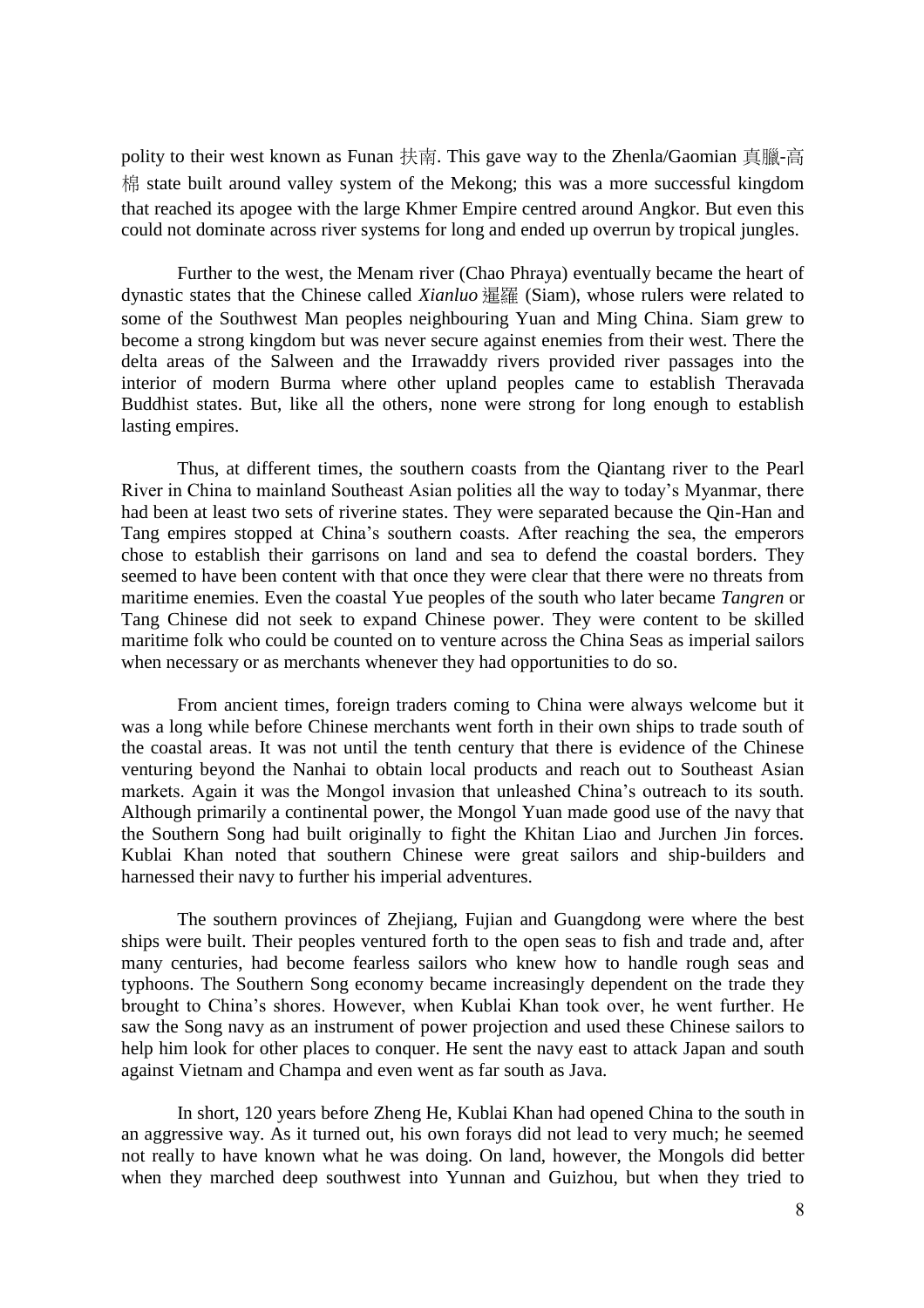conquer Vietnam, Champa and Myanmar, there again they crossed a bridge too far. As people from the open steppes, they simply could not cope with the jungles of Southeast Asia. But the changes they made did endure. In a matter of decades, the Mongol Yuan had brought the Southwest into China's south and outlined the future borders between China and Southeast Asia. These borders have remained more or less the same down to the present.

As for the water's edge where imperial rule had stopped, China was open to maritime trade coming from the ports and kingdoms beyond the South China Sea. By the time of Zheng He's 鄭和 naval expeditions, the Chinese had become one of the largest groups trading between China and the Indian Ocean and that display of naval power did impact on the trading patterns of the region after the  $15<sup>th</sup>$  century. On the other hand, Zheng He concluded that there were no serious enemies that Ming China needed to fear, so the successors of the Yongle emperor stopped the expeditions and left maritime trade mainly to foreign merchants. As we know, officials in Beijing virtually forgot about that navy for the next four hundred years and the successor Manchu Qing dynasty was never interested to expand their economic interests overseas.

It is well known how the Ming dynasty integrated all foreign trade into an elaborate tributary system. They had become conscious that they faced existential threats from the north and formalized a system that enabled their officials to assert direct control of all foreign trade. Thus the *haijin* 海禁 policy to stop Chinese from going overseas to trade with the foreigners while allowing foreigners to come under tributary conditions. The system was tightly regulated and that kept the trade limited. However, the enterprising people of Guangdong and Fujian never allowed these rules to get too much in the way. They continued with their private trading and much of that was decried as "piracy," or as "illegal". Those who were caught trading without permission were heavily punished.

Ironically, this was also the time when differences in outlook surfaced between the southern literati *shidaifu* 士大夫 and the merchant and artisan *shang* 商 and *gong* 工 classes. The literati who had been denied direct access to the northern sites of wisdom for centuries headed north in larger numbers to the power centre in Beijing to perform their imperial service. Their roles in the court and control of the examinations gave them influence and prestige in the north that they had never previously enjoyed. As a result, they hardly noticed how their compatriots in the south, the trading classes, and even peasants and fishermen, were less impressed. The latter looked further south and saw their wellbeing linked to knowing the South China Sea and the neighbouring ports. They greatly valued the freedom to trade abroad and having the chance to welcome more foreign merchants to the country.

This dichotomy in outlook differentiated the upper classes that valued the sources of authenticity and political power in the north from the non-literati who were more attracted to wealth-making developments both within and outside the empire. During the course of the Ming, these differences became subtler as further changes began to appear. While the Chinese people as a whole were being steadily integrated in a unified *tianxia*, there remained social and cultural gaps in the south between the literati who depended on servicing northern imperial interests and the venturesome merchants and artisans who continued to be endlessly enterprising. In particular, the latter groups had become great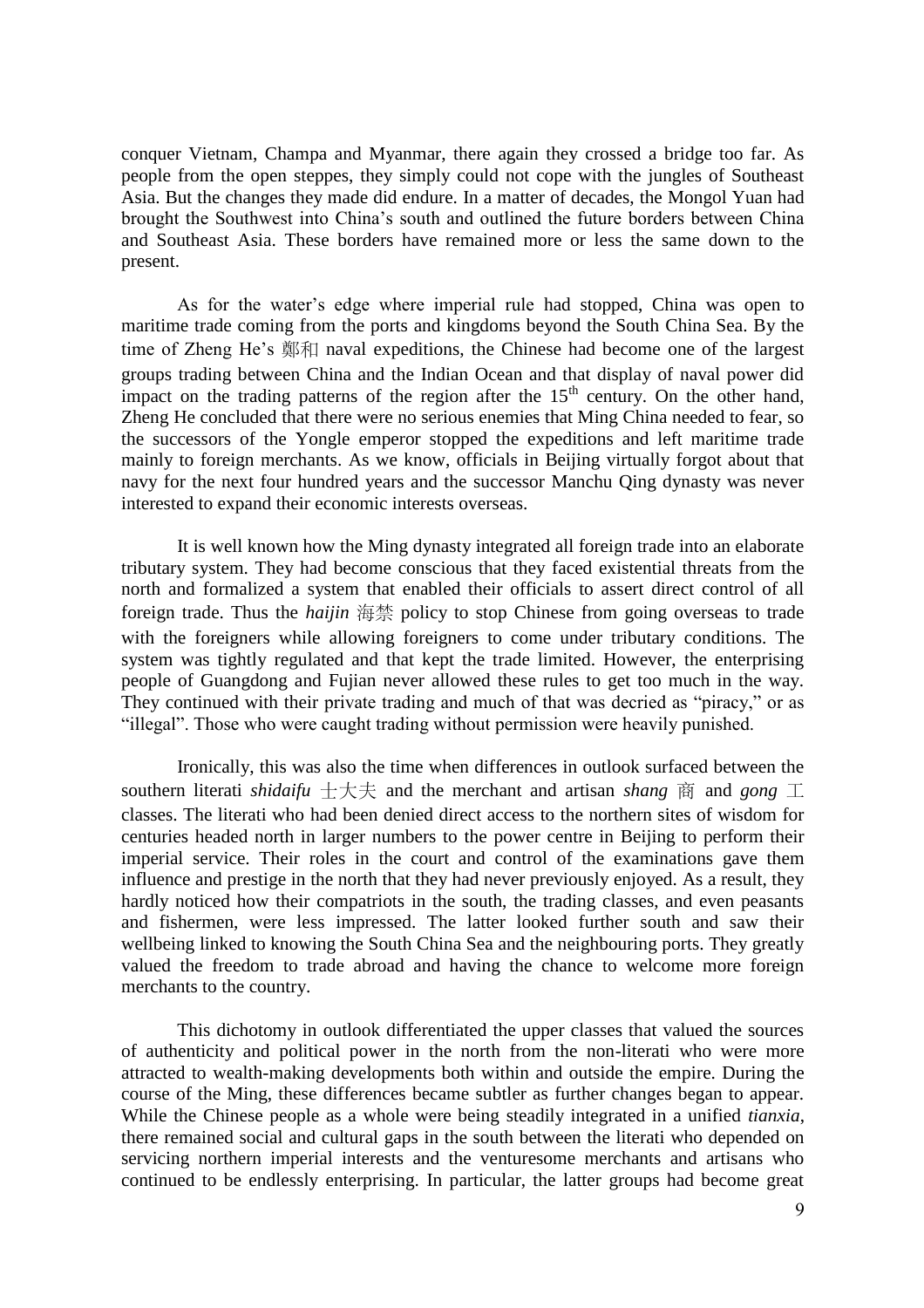risk-takers who continually sought opportunities to do what they believed were in their interest and what they thought they could do best. There was a changing perspective in the south among people who saw their future in developing more fruitful relationships with agencies across the seas. However, those reoriented to northern interests did not fully appreciate their potential for economic development and national consciousness.

#### **Challenges from further south**

The relative indifference of the Ming and Qing empires to enemies from the south did not become obvious until late in the  $19<sup>th</sup>$  century. Even after the defeats of the two Opium wars, the literati supporting the Manchu emperors were confident that the southern borders were manageable. The polities beyond the South China Sea might have changed hands and stopped sending tribute while armed European ships came in their stead. These Western trading forces were not an existential threat and could be satisfied by allowing southerners to work with them. Administrators appointed from the north backed by garrison troops could protect the southern shores.

When the Qing fell, the integrated literati civilization was destroyed. Bitter lessons were learnt, great mistakes continued to be made for several decades, and China was almost dismembered. New leaders arose to reconfigure how China was to be reintegrated but much of their experiments with liberal capitalism and totalitarian communism failed, in part because foreign interests continued to determine what the Chinese contenders for power should do.

Since the beginning of the  $20<sup>th</sup>$  century, the Chinese republic has modeled itself on the West in significant ways. At the same time, generations of leaders also wished to retain as much as possible of the best of Chinese culture. As a result, a host of tensions and contradictions have troubled the Chinese people for the past hundred and twenty years. The people have also undergone civil wars pitching the south against the north and suffered invasion by the Japanese who moved southwards from their bases in Korea and Manchukuo. Throughout that time, most Chinese faced great uncertainties concerning their identity as Chinese.

The identity issue began when the republican state moved away from the idea of China as the centre of *tianxia* that was territorially manifested in Qin-Han imperial power to that of the home of the Chinese *nation* Zhonghua minzu 中華民族. That was inevitable when the 500-year old examination system based largely on the Confucian classics as interpreted by Zhu Xi was finally abandoned. Following that, the decline and fall of the traditional literati was rapid. New generations of students attended modern schools and were liberated to look elsewhere for enlightenment and preferment, notably in the sciences, in commerce and in industrial enterprises.

This made the first decades of the  $20<sup>th</sup>$  century some of the most intellectually alive years in Chinese history. The period could be compared to the Spring-and-Autumn and Warring States centuries of "Hundred Flowers blooming and Hundred School competing, the *baijia qifang, baijia zhengming*, 百花齊放,百家爭鳴". The Chinese seeking modernization adopted new ideas from the West that would enable them to make China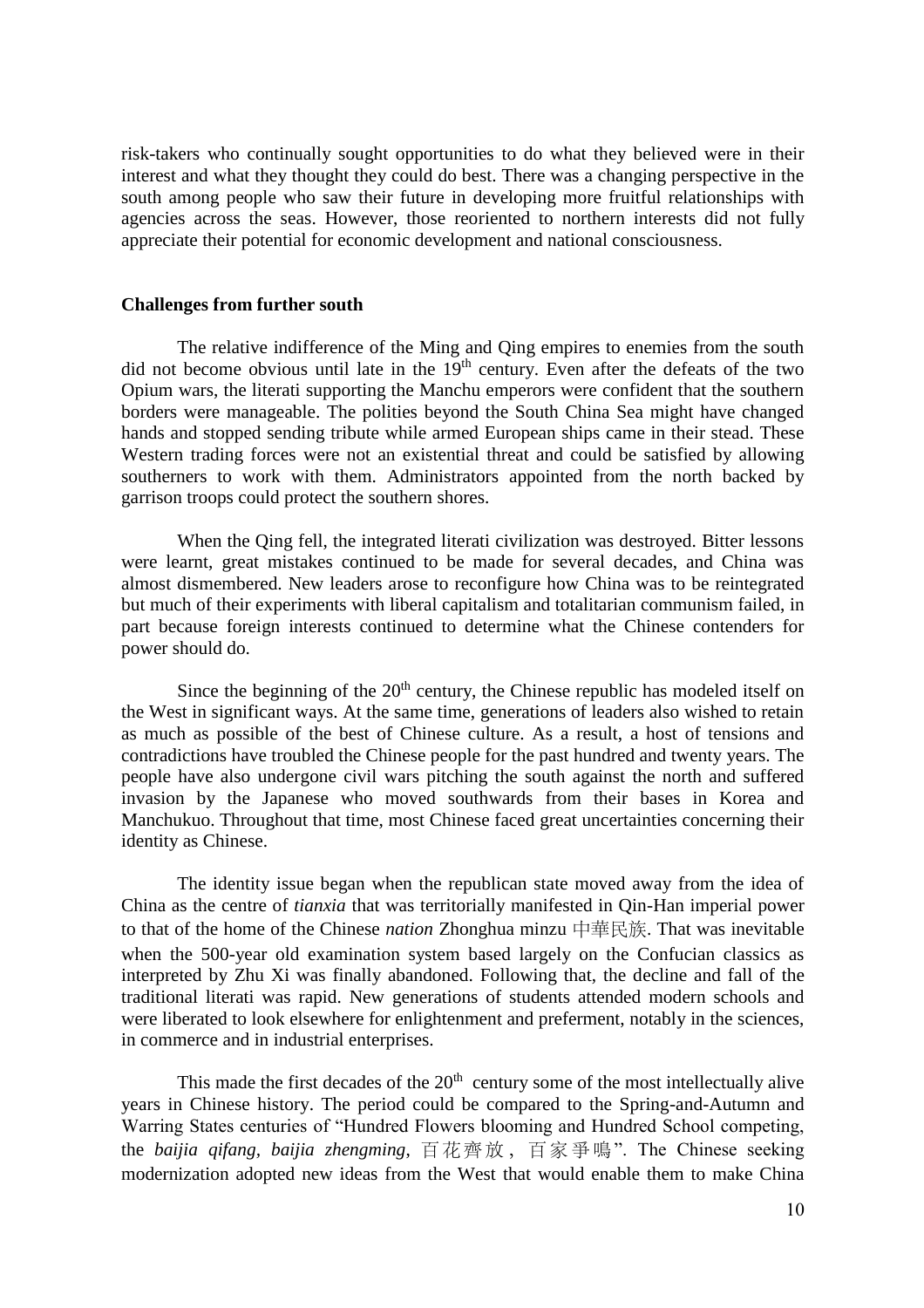progressive and ultimately as good as, if not better than, the imperialist powers. That became part of a new national consciousness that also sought to revive a sense of pride in Chinese past achievements. This swelled to become something like the "China dream" that Chinese leaders from Sun Yat-sen down to Xi Jinping were to share, a dream to become as modern as possible without losing the values that made them Chinese. That has become a search for the right balance between heritage and progress that has engaged some of the best minds in the country for the past century.

At its core was the integration of the new Chinese nation as *Zhonghua minzu*, an ongoing process the progress of which is still debated among the leaders. However, one new trend was especially prominent. This saw the rise of enterprising southerners in coastal cities who were quick to master the new business and industrial methods. These were people who had different attitudes towards economic opportunities, not least overseas. Most of them had long been in communication with adventurous foreigners and were keenly aware of what China's modern development would require. With the literati out of power, they could push for new ways to help the country's rejuvenation. The integration ideal allowed them to rise to national prominence and gave them the chance to lead the country's economic development.

The challenges were great in the midst of civil wars followed by the Japanese invasion. These economic leaders were handicapped by being closely associated with capitalist enterprises. Young idealists objected to those foreign connections, supported those who were anti-imperialist, and welcomed the Chinese Communist Party's victory in 1949. Among the new political elites that established the People's Republic, the struggle to redefine the new China led leaders like Mao Zedong to adopt extreme revolutionary goals that included discarding the past and starting afresh to attain a socialist *tianxia*. This "cultural revolution" reversed much of the earlier modernization efforts and the economy stagnated. The regime returned to the traditional position of northern political and military elites dictating the fate of Chinese lives and forcing the enterprising southerners to their customary peripheral role.

In retrospect, when the People's Republic faced the high tensions of the Cold War, China's eastern and southern coasts had become the country's frontline of defense against international enemies. The contest between militant communism and a post-imperial capitalism had triggered hot wars in Korea and Vietnam along China's borders. The challenges of decolonization in the south were particularly volatile and China's south once again came into focus. The Vietnam War highlighted how painful this period of nation building was for all the countries in Southeast Asia.

China turned away from the coasts in the face of the American naval power supporting the Nationalists who had retreated to the island of Taiwan. As a result, Mao Zedong looked to overland help from the Soviet Union and went so far as to move China's major industrial capacities from the coastal cities into the interior. While this reduced China's vulnerability, it did little to avoid the tensions between the Chinese and their Soviet comrades. Thus, for three decades, national development was determined by continental and security demands and economic growth was severely constrained. Only the exceptional policy towards the British colony of Hong Kong could provide China with access to the global economy.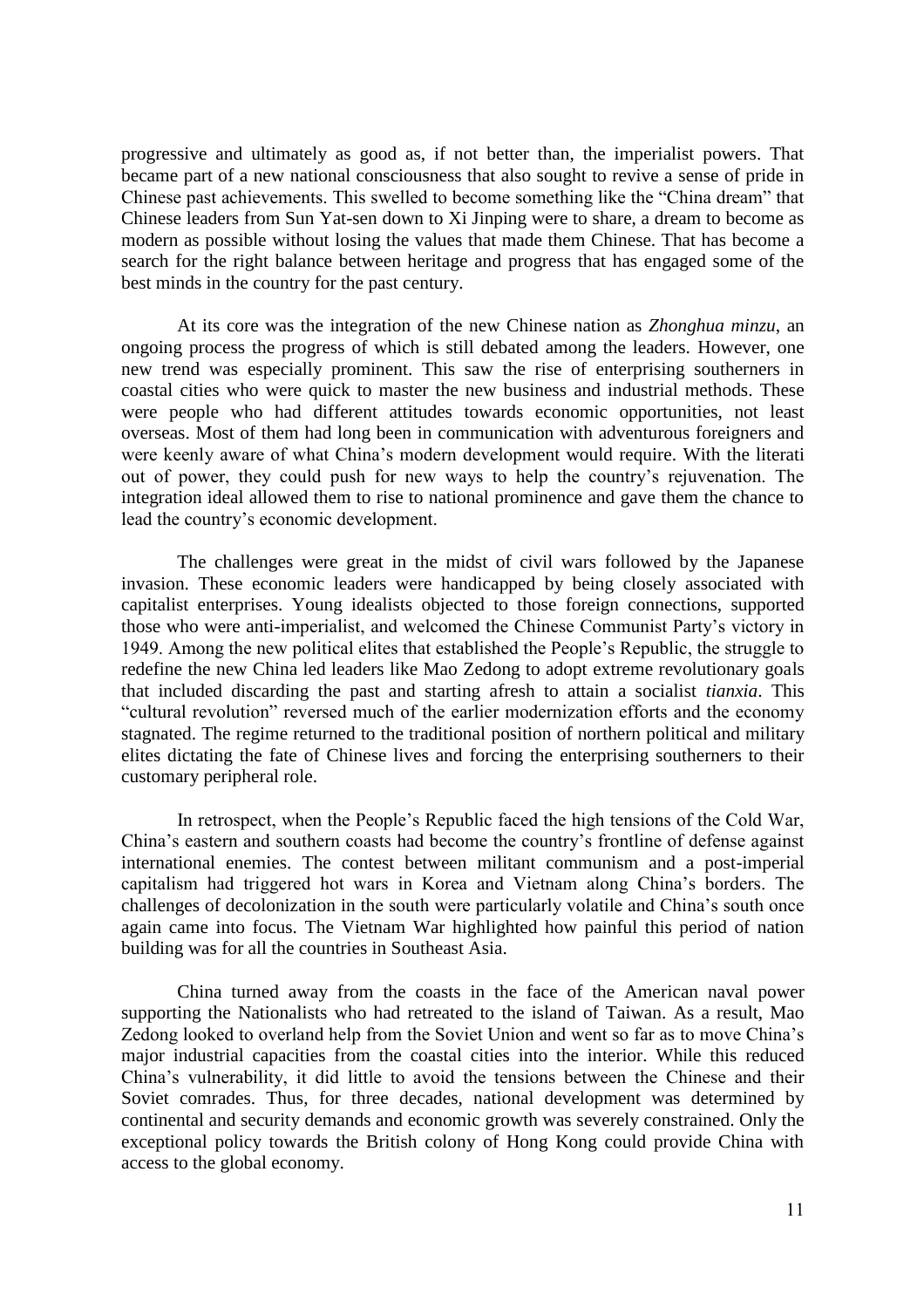Deng Xiaoping's 鄧小平 decision to open up the economy, *gaige kaifang* 改革開 放, to the outside world was ultimately based on the idea that the modern market economy was primarily maritime. Ever since the  $18<sup>th</sup>$  century, developments under capitalism were most successful when it utilized the open seas, especially after the Atlantic, Indian and Pacific Oceans were inter-connected. This gave the countries of the North Atlantic great advantages, and most of their economic growth came from the industrial and technological inventions that took advantage of the seas to reach out in every direction.

This was the maritime *global*, a much more enduring system than the earlier continental *global* that the Mongols had tried to establish. I do not know whether Deng Xiaoping arrived at his reform policies by reflecting on historical change, or whether he was simply rejecting the disastrous ambitions of Mao Zedong. Whatever the reasons, Deng Xiaoping's decision was game-changing. By recognizing how much the market economy depended on an open maritime outlook, he enabled China to develop at an astonishing speed in the last forty years. There is no question that his *gaige kaifang* policy was truly a great leap forward and China's southerners played a vital role in that transformation.

This is something that the people in China's south had long understood but never had the power to act upon. Nor had there been the kind of leadership that could inspire a totally new orientation towards the outside world. Hundreds of years earlier, Song rulers had supported a maritime opening, but only in a defensive way. They opened up the economy mainly for the revenues that the trade generated to fill the imperial coffers. The Mongols opened the ports further but were committed to their continental agenda. As for the Ming and Qing rulers, political power had moved decisively northwards and neither empire took any initiatives to encourage the entrepreneurial southerners.

Deng Xiaoping's southern tour *Nanxun* 南巡 in 1992 was a dramatic climax to his reform programme. It certainly gave a great boost to entrepreneurs everywhere. It became another historical turning point when the idea of national integration meant that northern Chinese joined those in the south with equal enthusiasm to open the economy further. Some may now argue that Deng Xiaoping also opened up the country to problems he did not foresee, for example, the corruption of the Communist Party's senior cadres and the lack of moral compass found among so many Chinese people today. Both examples might have been the consequences of opening up quickly at a time when the whole country was in a state of confusion after decades of tight closure. That was unfortunate and probably unavoidable under those circumstances. I certainly does not negate the fact that the transformative changes he inspired have brought great benefits to most of the people of China.

This leads me to mention one other consequence that deeply affects China's south. For the first time in history, the Chinese openly proclaim that they need naval power to protect their widespread economic interests. It is not surprising that China's maritime outreach has become central to its future development. Although political power remains centralized in Beijing, the dynamism of the country's entrepreneurs comes mainly from the kind of openness that southerners have practiced for centuries. They are the ones who have long known how to maximize benefits from their outgoing endeavours, including a fine understanding of the need to defend China's maritime interests. It is no wonder that they support the political leadership in the north that appreciates their contributions.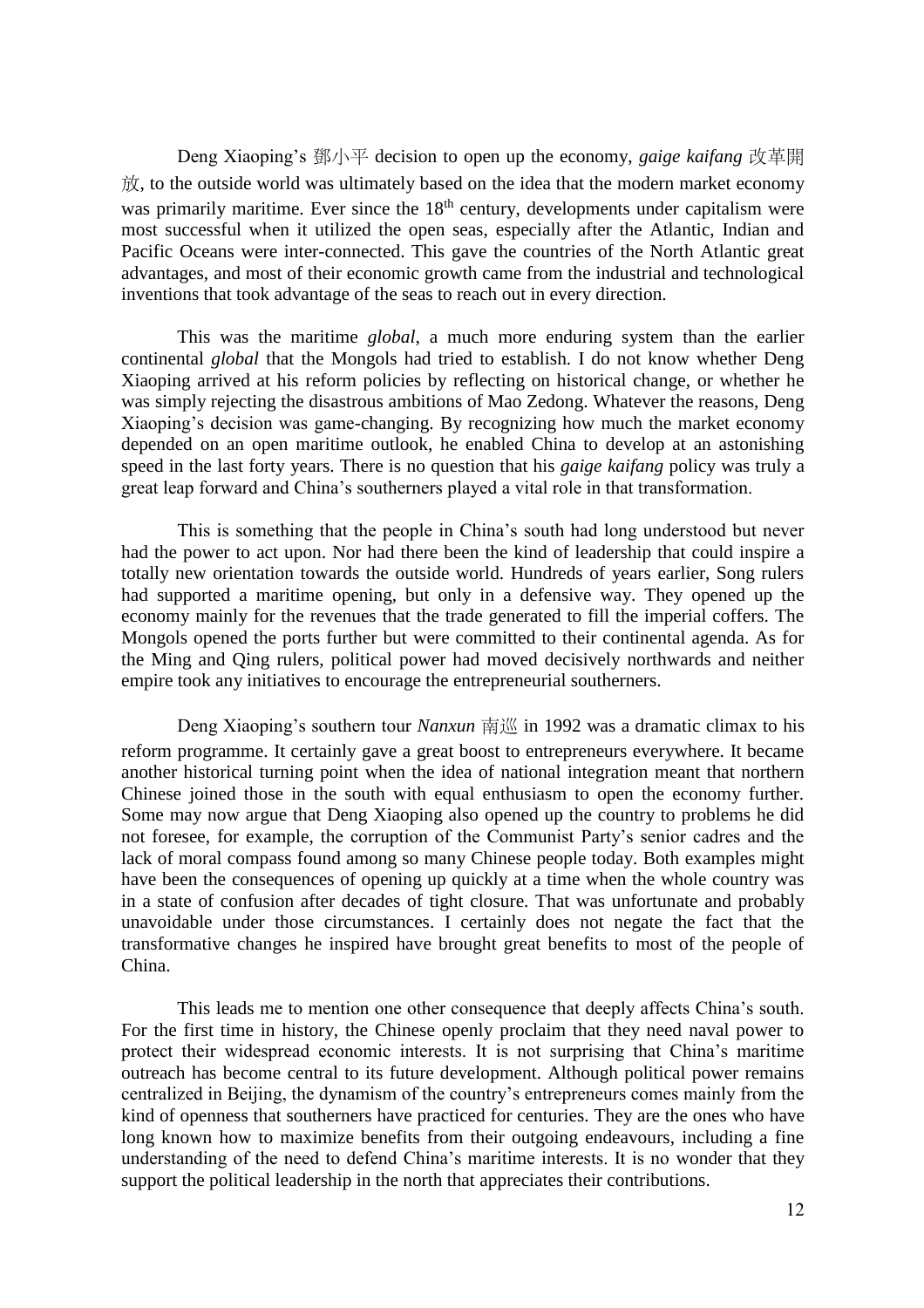## **Region Beyond**

The challenges ahead are much more challenging. The country's economy remains on track although many experts see the need for urgent readjustments after growing so fast for forty years. Others want more political reforms to give people room to participate in public affairs and the freedom to experiment and innovate. Yet others stress the fact that the majority of people live in the interior far from the coastal regions and have not gained as much from the rapid developments of the past decades. They are keenly conscious that the country's borders extended by the Manchus deep into Central Asia now means that more than two-thirds of its borders are continental. However successful the opening to the sea has enabled China's economy to develop, the people must not forget that their enemies had traditionally come overland.

Throughout their history, the Chinese have found their land borders difficult to defend and never found a reliable solution to the problem. Their efforts to defend the borders along the Great Wall were eventually futile. Today, these borders are longer; some of the fourteen countries China shares them with are not particularly friendly. At the same time, the Chinese are well aware that the naval powers of the world are allied to watch China's every move at sea. Most Chinese remember the way China was forced open by foreign navies. The lessons from history still resonate with their leaders, especially those dedicated to the country's defenses.

China's south is now more open than ever, and yet the tradition of wanting it controlled to some extent remains strong, certainly among those with political power in Beijing who are sensitive to any threat to their right to rule. I stress this here because it helps to explain what is the biggest and most visionary idea that has come out of China in the past few years. That is the "One Belt One Road" idea or Belt Road Initiative (BRI) that seems to offer many opportunities for future economic growth. However, the key feature of the Initiative is that it is both overland and maritime across what had for millennia been the Old World. It is a juxtaposition of land and sea strategies by China's leaders and marks their understanding that a balanced approach is essential to advance their long-term interests.

The ancient overland "silk road" and the access to the ports along the ocean highways are the two sides of the vision that demands that China remains in control when dealing with both directions at the same time. Nevertheless, there is a distinction between the overland belt to the west and north and the maritime road that is east and south. The Chinese know their history well, so they expect that the challenges that face each half would be qualitatively different. Here I shall concentrate on China's south and simply describe the overland Silk Road across Central Asia as having been financially unprofitable ever since the end of the Mongol empire; it is unlikely that Chinese leaders expect this half to pay for itself. China understands the costs and risks of investing in the Eurasian landmass. For example, it was remarkable how quickly, at the end of the Cold War, China moved to initiate the Shanghai Cooperation Organization (SCO) and offer cooperation and assistance to several Central Asian countries. It was obvious that geopolitical advantage and not profits attracted the region's neighbours to ask to join the organization.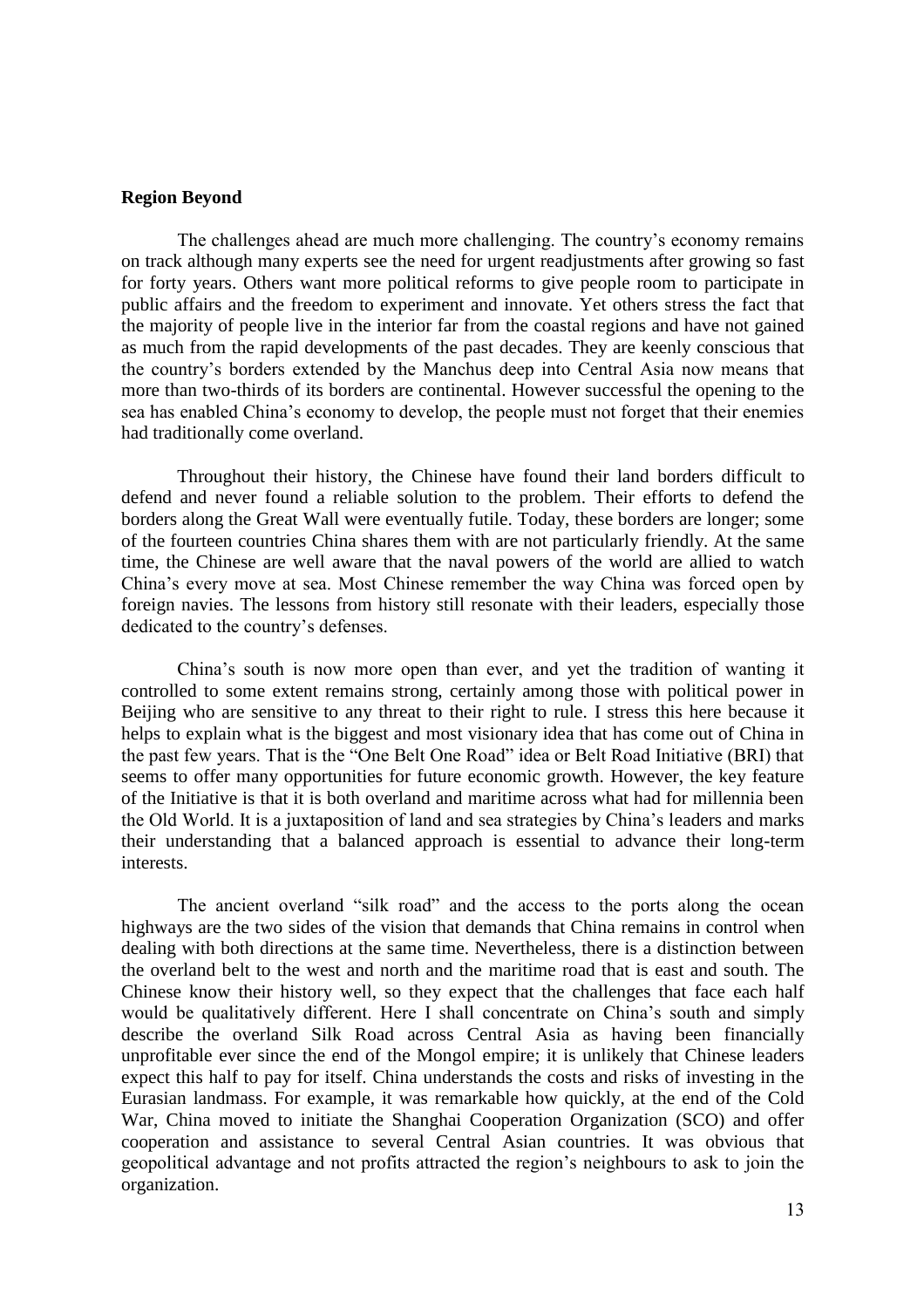Here I shall focus on China's south and the role it is expected to play. Recent events have made clear that the major powers now see Southeast Asia as potentially the centre of the Indo-Pacific strategic zone. The region has had an extraordinary history. From a series of independent trading kingdoms and autonomous port-cities, they became territories dominated by the West. Nevertheless, they kept their pride in their community interests and managed to draw lessons from the periods of subordination. Today, they are engaged in building nation-states with distinct identities, with leaders committed to protect each country's sovereignty. Although the course of nation building has exposed a variety of tensions within and without, the leaders have came together as members of a regional association to safeguard their interests against big power rivalries involving those like the United States, China, India, and Japan.

The region has a complex history of being highly diverse and regularly fragmented into small polities. For them to come together was not normal. It began during the Vietnam War when Southeast Asia was sharply divided into two main parts. The countries fearful of the domino effect by which a communist victory in Vietnam would lead the others to fall under communist control pushed Thailand and four maritime states into a regional Association of Southeast Asian Nations, ASEAN. After the war ended and Vietnam was reunited, ASEAN learnt afresh how to be neutral between the superpowers and play a useful role for the region.

During the conflict between Vietnam and Cambodia, both China and ASEAN intervened on the side of Cambodia. This led China to reassess its policies towards the association and see how it could keep its members friendly. By the time the Cold War ended in the 1990s, the conditions were so changed that it became possible for all ten states to set aside their differences. In 1999, to the satisfaction of the interested big powers, all four anti-capitalist states on the mainland had agreed to join the six anti-communist others to make ASEAN a fully representative regional organization.

By that time, China that was engaged globally with the maritime market economy that effectively connected it with Western Europe and the United States. To everyone's surprise, it moved quickly to propose an ASEAN-China Free Trade Area and also supported other initiatives to bring ASEAN commercial interests closer to China's own. I mentioned earlier the growing importance of the South China Sea. Where the Road initiative is concerned, that Sea and Southeast Asian are inseparable. China and five ASEAN members have announced their rival claims over the reefs and islands. That soon attracted the attention of international lawyers and oil companies. But soon after 2010 when China was seen the world's second largest economy and showed surprising determination to control all their claims, its island-building activities drew the United States to insist on the freedom of navigation for all shipping. In addition to ideological differences, China's claims in that zone came to be seen as potential threats to the security and sovereign rights of several of the new nations.

#### **New perspectives**

China's south thus led to a web of multiple interests that had begun as separate disputes between China and some ASEAN neighbours and then involved legal expertise,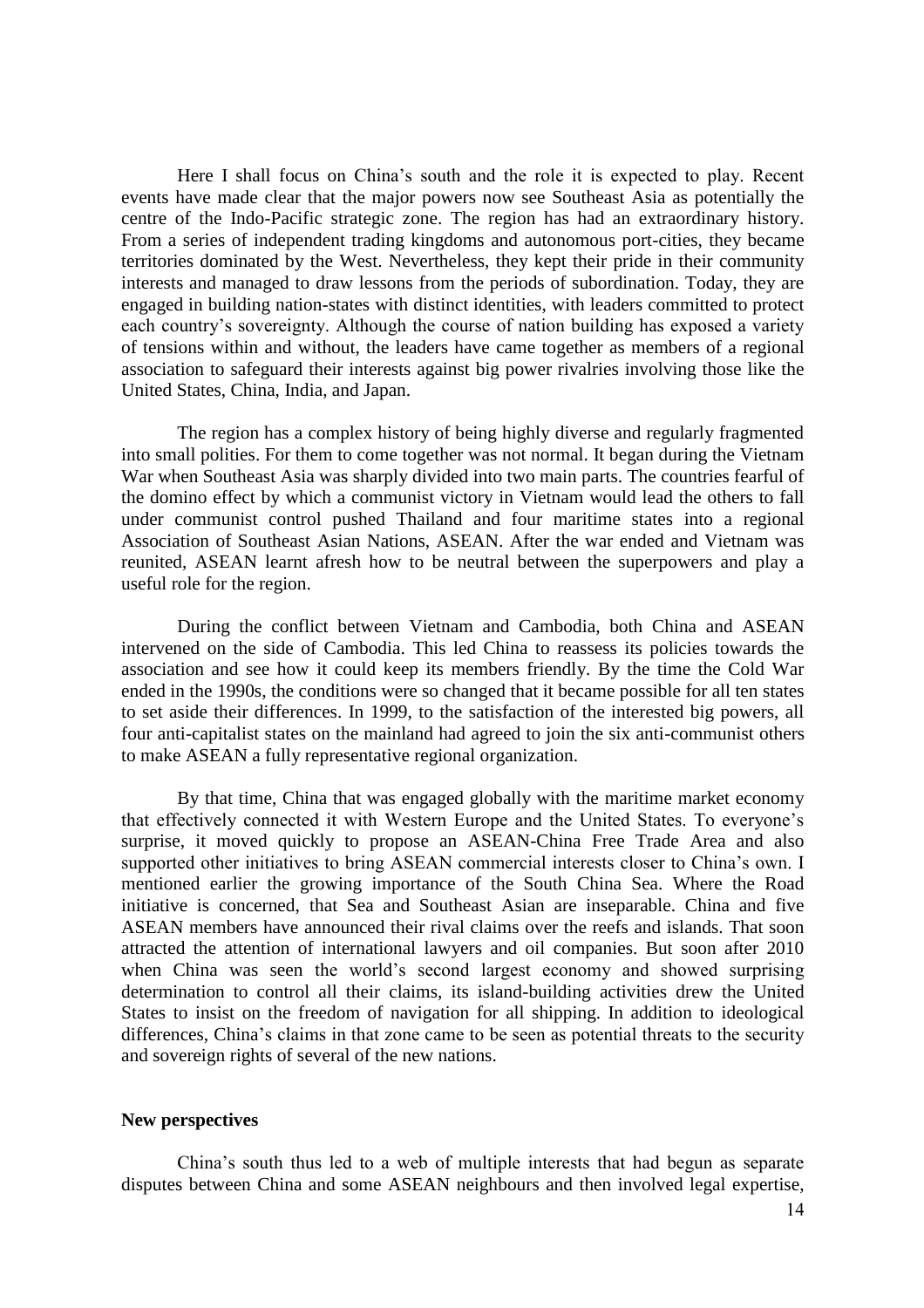and finally included powerful global powers like the United States and its allies. For China, this is a long way from its traditional positions in the south. It had shared the Nanhai or South China Sea with numerous maritime interests for millennia. The sea had been no more than common fishing grounds and also throughways for merchants to and from China and no polity had made claims on any of its features. It was only in 1947 that the Nationalist government produced a boundary map affirming China's claims, a map that the PRC inherited and reproduced in their maps thereafter.

This south is now central to future economic development and keeping the waters secure for China's maritime linkages today has never been as important. For the first time in history, the south is an existential problem for its national interests. There are at least three dimensions in which all this is new.

Firstly, China understands that the dynamism in economic globalization depends a great deal on entrepreneurs and financiers as well as the inventive industrialists who were always better appreciated in China's south. Today Chinese leaders would strongly support them to manoeuvre the BRI in this south to ensure that the economy is ticking away. Secondly, the region that is wrapped much of the way around the South China Sea had never been united before. This is not to suggest that ASEAN is now united on all matters of common interest. Its members are still struggling to find their way to become more united on several key issues. But the fact that the association has come this far without any serious breakdown in relations is remarkable. It is clear that they fully understand how important it is for them to succeed in doing more together.

Thirdly, the South China Sea has become a source of tension between the United States and China. Thus the subject involves countries outside the region, including US allies Japan and Australia and some countries of the European Union. The Sea is entangled in the US reaction to China's rise as a global economic power. This rivalry could lead to the countries in the region having to choose sides at some point in the future. It is in China's interest to keep the region united and not break up into partisan actors in the rivalry that seem unavoidable. When the Americans redefined their strategic concerns by moving the goalpost from the Asia-Pacific to the Indo-Pacific, it made Southeast Asia even more central to the competing powers involved. As a result, what the Chinese do at sea has become more than ever the subject of alarmist speculation, again something that China has never experienced in the south before.

All these are new problems in China's south and southern Chinese could be expected to have bigger roles to play in the future as China's leaders navigate through the challenges ahead. The region of Southeast Asia itself also faces changes to its strategic role because of its inter-ocean location. ASEAN would have to learn to respond quickly to the intensified activity to come. When key leaders of the world met in Singapore last November at the ASEAN conference, they dealt with a wider range of issues than ever before. No one knows how the region can help to resolve some of the threats to peace and prosperity that more countries now face. Regular meetings among them may not be enough if either China or the US insists that a neutral ASEAN would be unhelpful.

Clearly, China's south has become more complicated than ever. Its peoples who have long understood the demands of coastal and maritime development are now also immersed in the overland economies of ASEAN's border zones. In addition, millions of